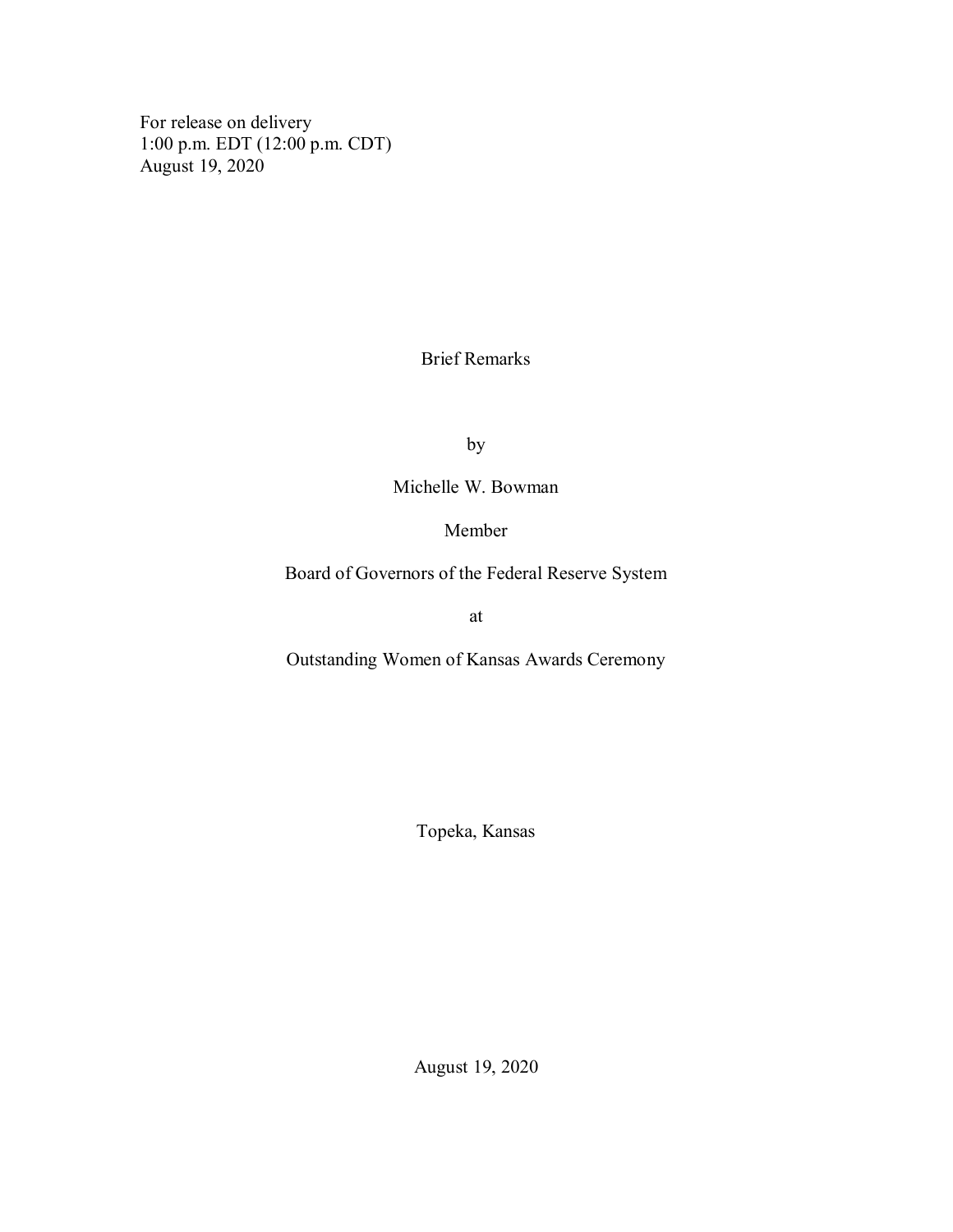Thank you to the 19th Amendment Centennial Celebration Committee for the honor of being included among these distinguished awardees, whose achievements have done so much for our state and our nation.

We are here today because of the tireless efforts of brave women—including Kansas women—demanding that men and women have an equal right to vote and shape their destiny. The suffragettes didn't only achieve something for women. Through their efforts, our country became a stronger democracy by extending the full opportunity for women to be counted and to take part in the political process.

The passage of the 19th Amendment in 1920 enabled women to directly participate in selecting our country's leaders. It paved the way for women to take part on equal terms, including by serving as leaders themselves. None of us singled out today would be here without the extraordinary efforts of those who secured the vote for women. In my case, it was serving as Kansas's first female State Bank Commissioner, and the first person to serve on the Federal Reserve Board in the role designated by Congress for someone with community banking experience. The sacrifice and persistence of those women more than a century ago set an example for future generations of women and allows our daughters to dream that anything is possible with hard work, commitment, and determination.

That legacy has deep roots in Kansas. As many here know, in 1861, Kansas granted women a limited right to vote in school district elections; and, by 1867, Kansas became the first U.S. state to hold a statewide referendum on women's suffrage. Even though this first referendum was defeated, it reflected and contributed to a new way of thinking about what it meant to be a woman and citizen. In 1887, Kansas elected the first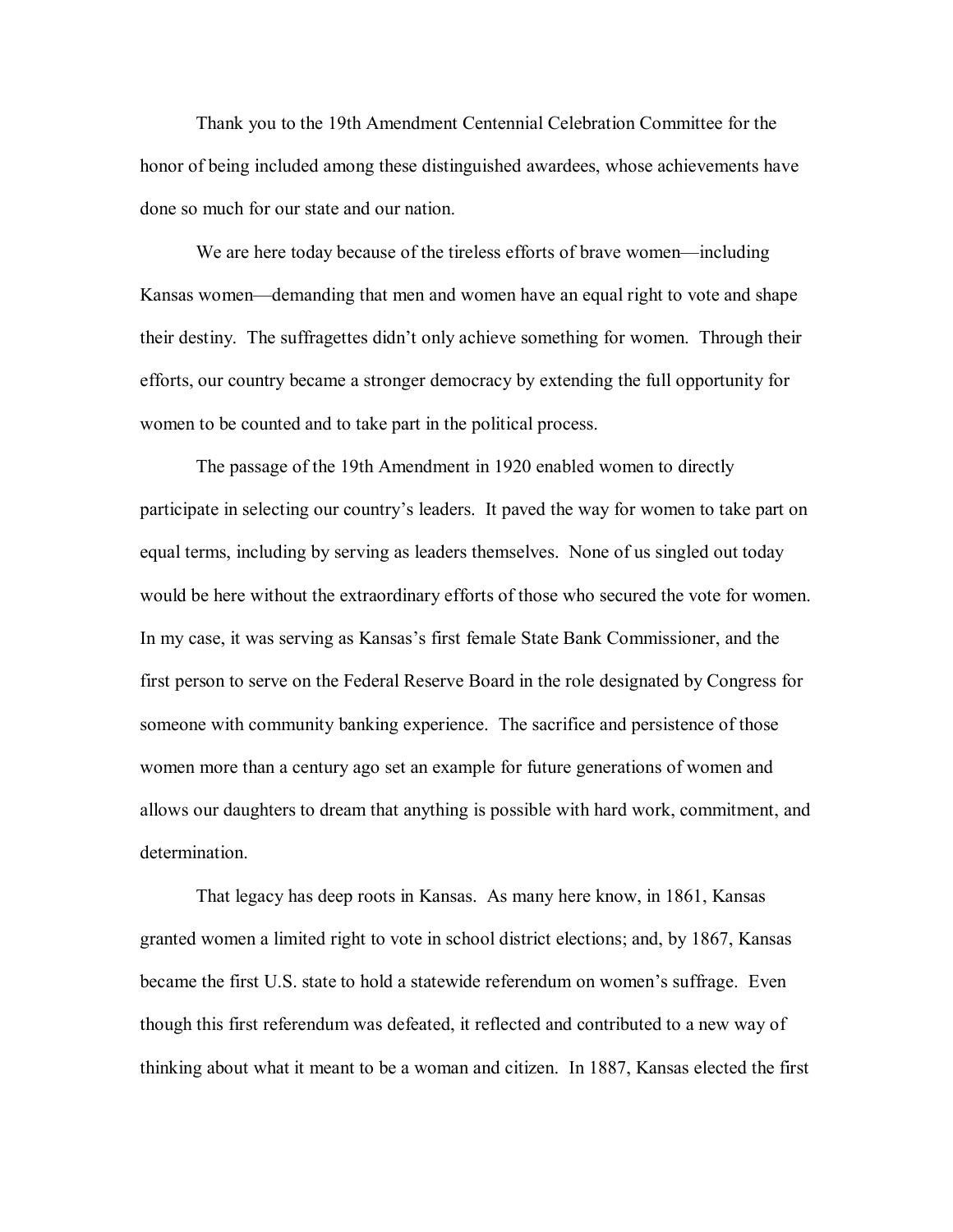female mayor in America. And in 1912, Kansas became the eighth state to approve women's voting rights in all elections. I could not be more proud of my Kansas heritage.

The participation of women in the political and policymaking process brings a broader perspective. Throughout my career, and as an attorney and a public servant, I have found that the inclusion of individuals with a broad range of experiences deepens our understanding of the issues and results in better discussions and more thoughtful decisionmaking.

In my current role, I bring the perspective of someone from a small, rural, agricultural community, who has worked as a community banker and as a state regulator. Those aren't typical experiences for a Fed policymaker. This diversity is a strength, as Congress recognized by creating a role on the Federal Reserve Board designated for someone with community banking experience. I am the first to serve in this capacity, and I strongly believe that our economic and financial system is strengthened when we consider the implications of our regulatory decisions for bankers on Main Street as well as on Wall Street.

I approach our monetary policy deliberations in a similar way. Our actions in response to the recent pandemic have clearly benefited from this perspective, as we understand how the varying state and local approaches have affected economic conditions across the nation.

In closing, it is appropriate that during this election season we honor the women who secured that right, first in Kansas, and then through their campaign to ratify the 19th amendment. The greatest tribute to those women, and the best way to honor their legacy, is to vote. Another way is through public service, and I would strongly encourage all—

- 2 -